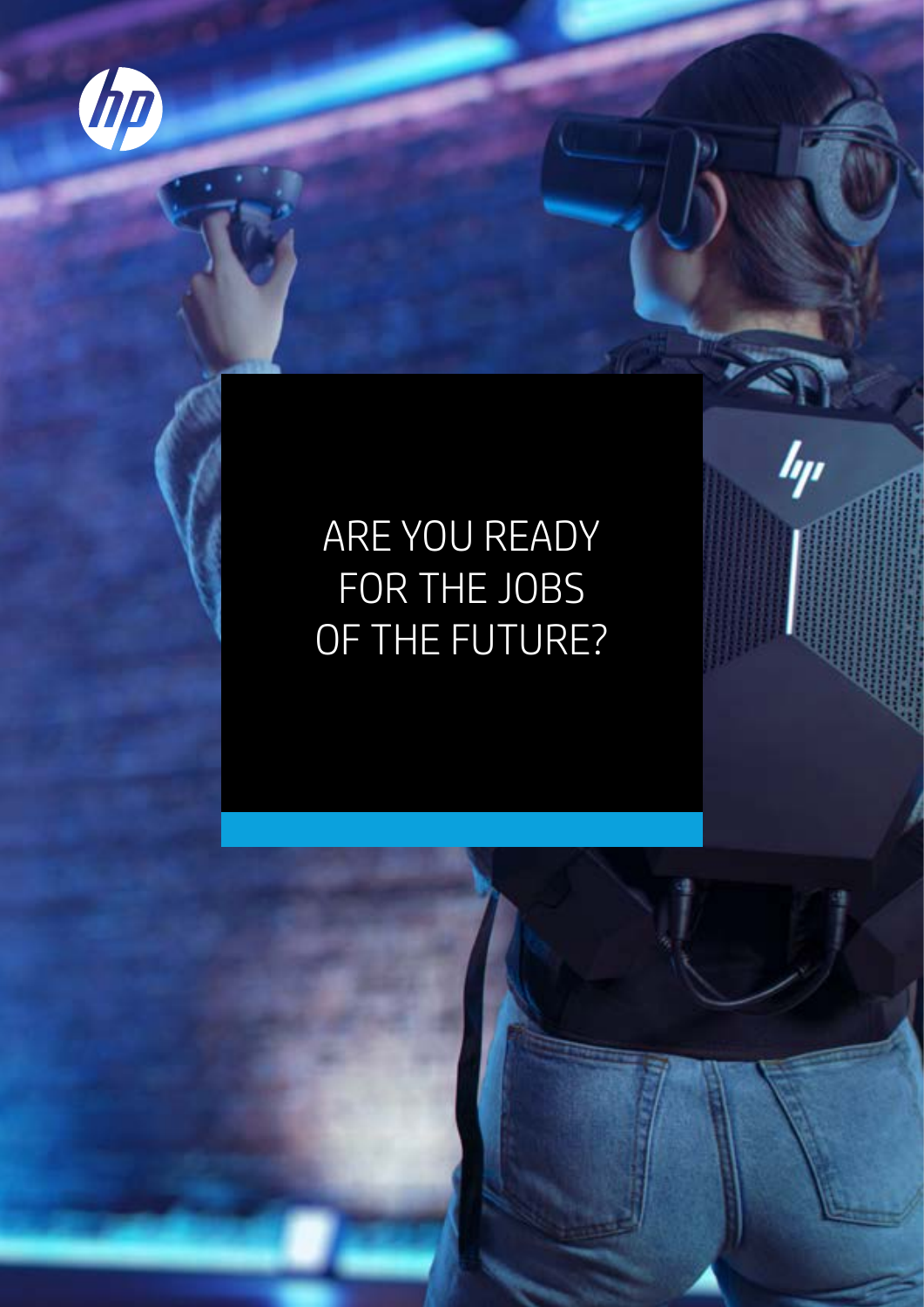



Uber driver. Drone operator. And YouTube content creator. None of these jobs existed ten years ago. Contrary to popular belief, technology isn't destroying the jobs market. In fact, it's creating new opportunities for employment. Which is why the World Economic Forum expects 58 million new jobs will be created in the next three years<sup>i</sup>.

At present, about 30% of all work is performed by machines. By 2022, this number is expected to increase to 42%".





<sup>i</sup> The Future of jobs report 2018, World Economic Forum, [http://www3.weforum.org/docs/WEF\\_Future\\_of\\_Jobs\\_2018.pdf](http://www3.weforum.org/docs/WEF_Future_of_Jobs_2018.pdf )

ii World Economic Forum, Machines Will Do More Tasks Than Humans by 2025 but Robot Revolution Will Still Create 58 Million Net New Jobs in Next Five Years

 $\overline{\phantom{0}}$ 

 $30\% > 42\%$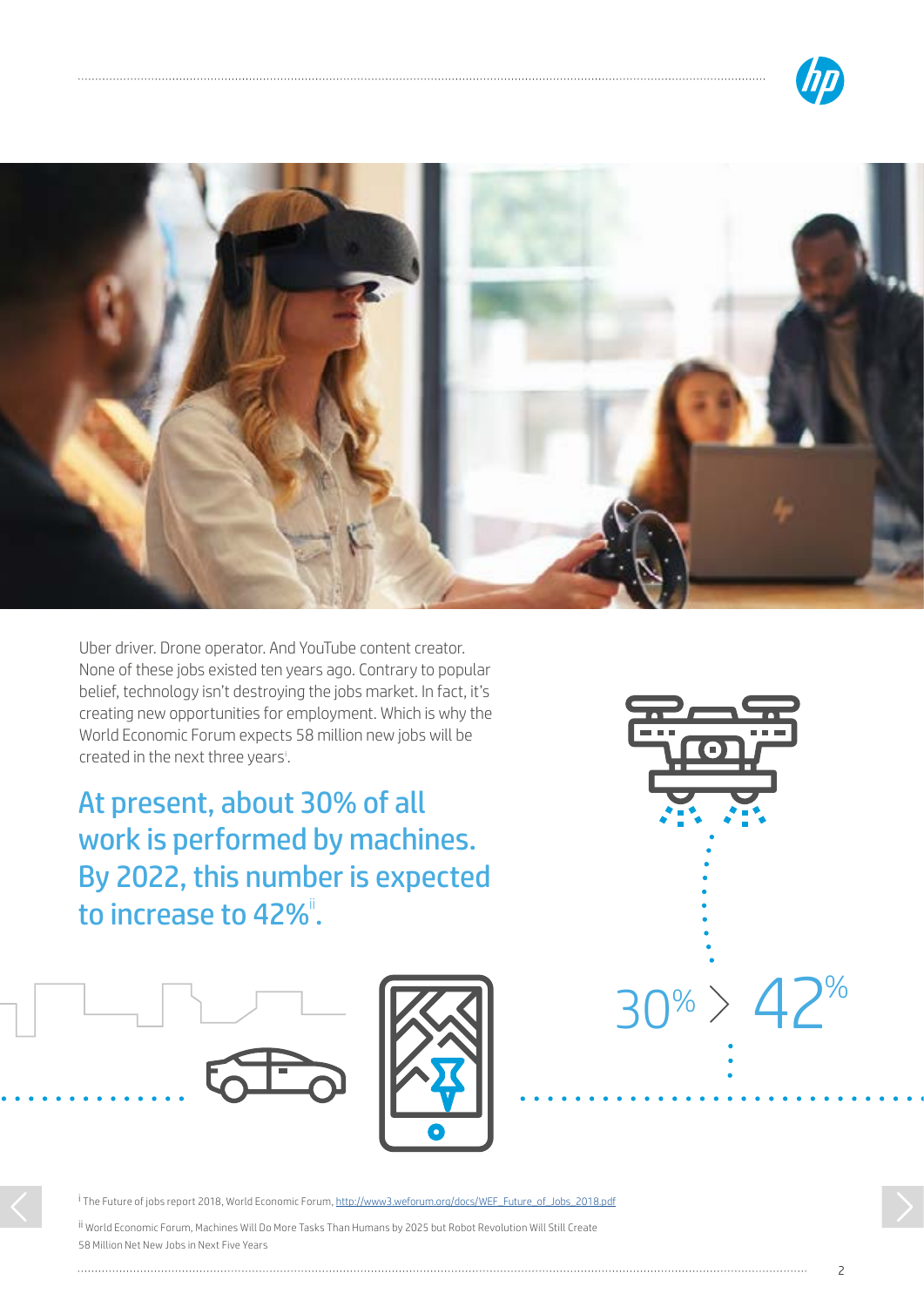

If history is any guide, many of these positions will require softer skills. One hundred years ago, agriculture in the Western world was largely carried out by hand. Today, most labour-intensive farming activities are performed by machines, and farmers spend their time on higher value tasks.

It's the same in the office where automation in the workplace has a similar effect today. There is a clear trend away from jobs that involve manual labour and a movement towards roles that require cognitive and interpersonal skills.

## THE SKILLSET OF THE FUTURE

By 2030, employers will be focused on:

### Interpersonal skills

such as teaching, social perceptiveness, service orientation and persuasion.

### Higher-order cognitive skills

such as complex problem solving, originality, fluency of ideas, and active learning.



#### Skills related to systems-orientated thinking

(i.e. the ability to recognise, understand, and act on complex sets of information) such as judgement, decision-making, systems analysis, and systems evaluation<sup>ii</sup>.

. . . . . . . . . . . . . . . . .

3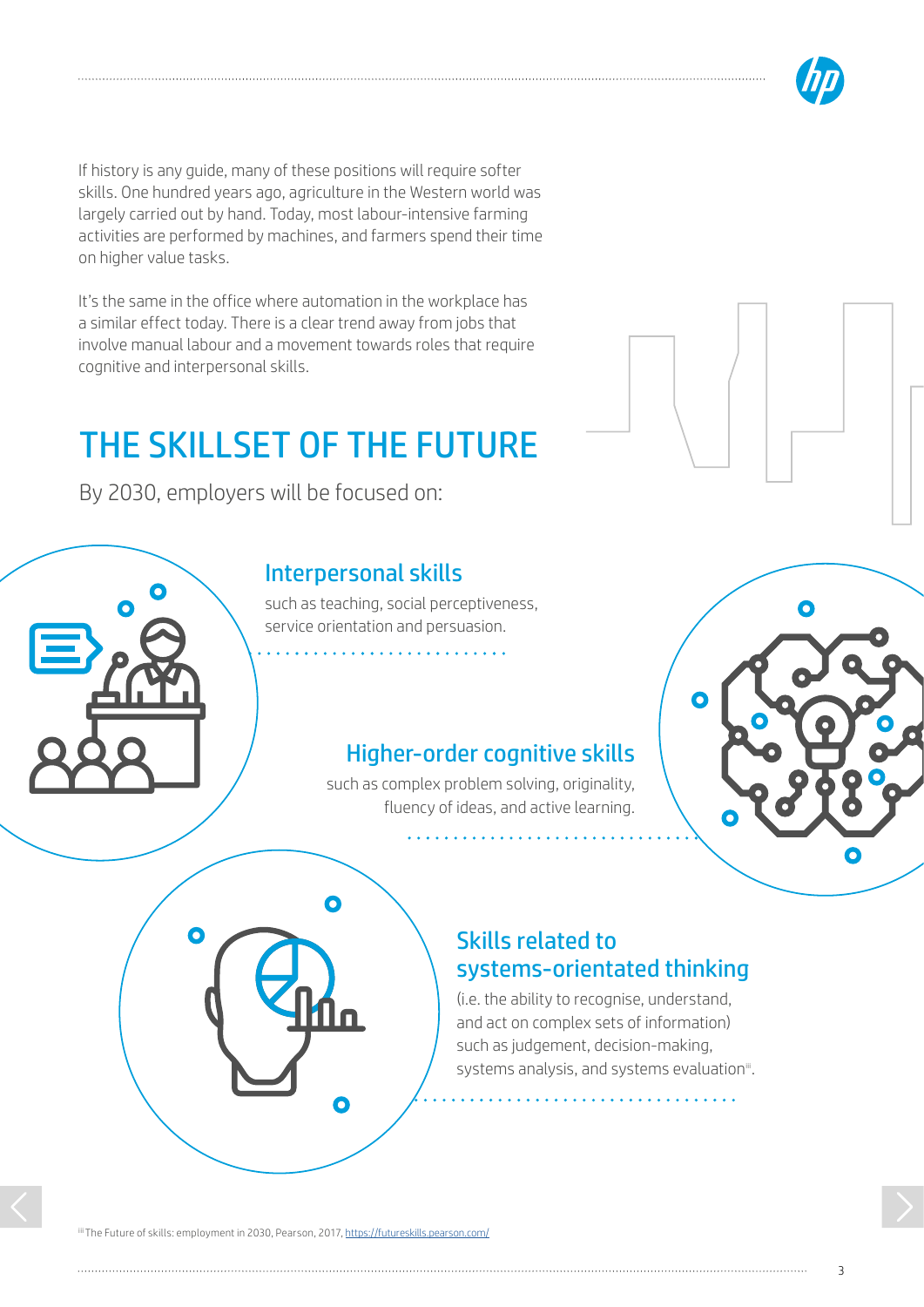

This has had the positive effect of reducing stereotyping in the workplace, bringing with it a quantum shift in business culture. More and more companies champion workplace diversity, as they seek to attract employees with different backgrounds, skillsets, and experiences. Talent is at a premium.

The engineering sector is a good case in point. Historically, it used to be very male dominated. But now it is actively recruiting women. In 2018, BAE Systems, one of the biggest players in the sector, reported that 27% of its apprentices and 33% of its graduates were female– the highest in its recorded history.

Promoting diversity in the workplace is just part of the solution. As automation gathers pace, companies will have to invest more in training and education. More specifically, they will need to upskill and reskill their staff so that they are skilled in digital technologies.

Familiarity with data, analytics, and Artificial Intelligence (AI) will become a fundamental requirement. Most employees won't need to know how to code in a programming language but they will need to understand the fundamentals, and of technologies like AI and Machine Learning in order to work alongside these technologies.

The way in which companies train will also need to change. To date, companies have put a strong emphasis on teaching practical skills. In the future, they will need to teach their employees more intangible skills, like the ability to be flexible and agile in an ever-evolving market.

Automation will change the ways in which we all work and businesses will need to adapt. To thrive look carefully at what will be automated in the future and what skills you will need to adapt to this new world, so you can find the staff of tomorrow.

50% of CxOs believe that education and

in order to benefit from automation".

reskilling will be required of the workforce

"

BAE Systems, reported that 27% of its apprentices and 33% of its graduates were female the highest in its recorded history. "



v The Future of jobs report 2018, World Economic Forum, [http://www3.weforum.org/docs/WEF\\_Future\\_of\\_Jobs\\_2018.pdf](http://www3.weforum.org/docs/WEF_Future_of_Jobs_2018.pdf )

This article originally appeared on the Innovation Journal by HP. Visit <https://ij.ext.hp.com/mag/0435191001564533633> to read the article in full.